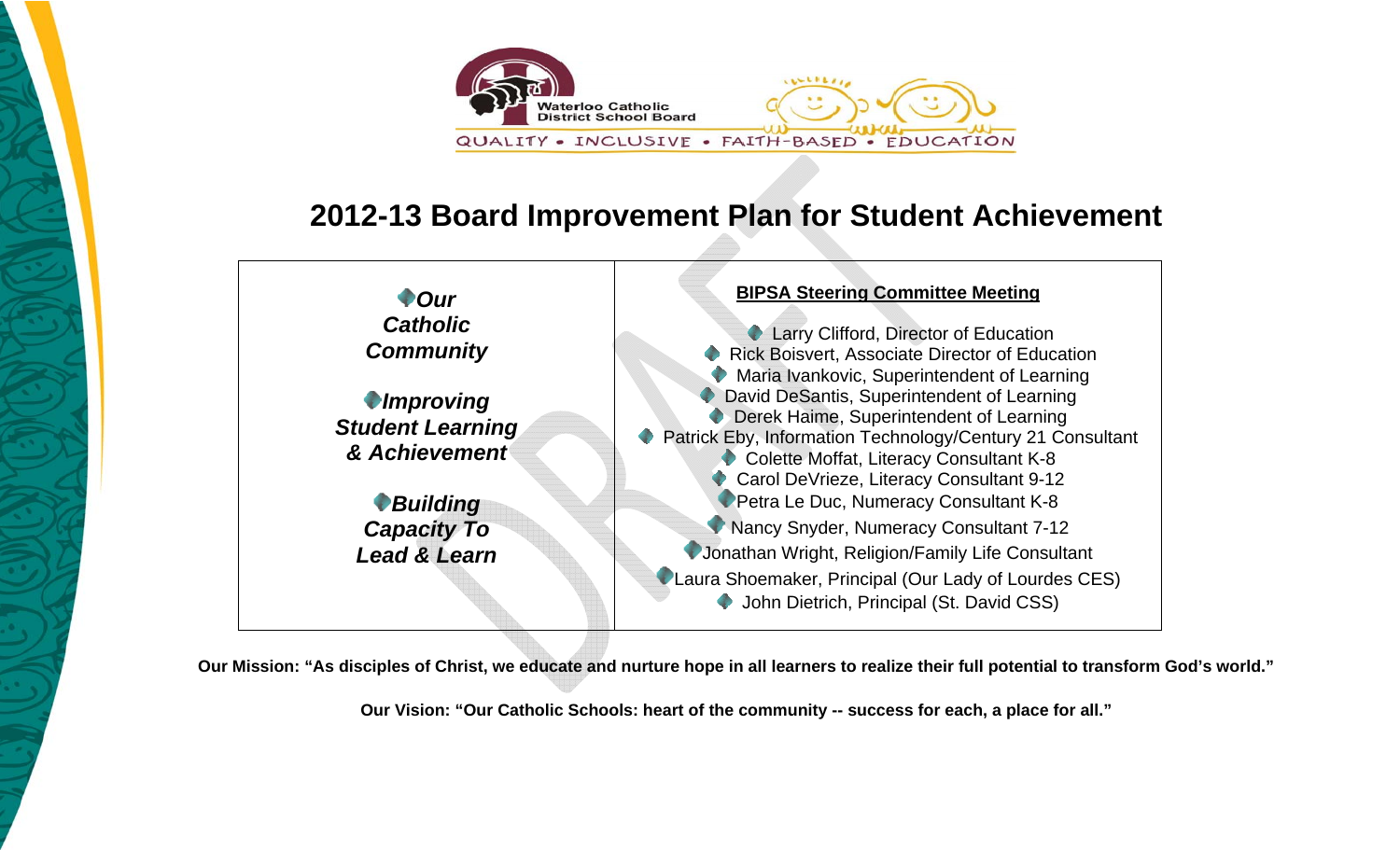#### **2012‐2013 COMPREHENSIVE LARGE SCALE NEEDS ASSESSMENT**

#### **INTRODUCTION**

The Waterloo Catholic District School Board is located in <sup>a</sup> largely urban area in the heart of southwestern Ontario. The Regional Municipality of Waterloo (population 507,000) consists of the tri‐cities of Kitchener, Waterloo and Cambridge and the surrounding townships of Woolwich, Wellesley, Wilmot and North Dumfries. Approximately 30,000 elementary, secondary and adult students receive <sup>a</sup> "quality, inclusive and faith‐based education" in the board's 47 elementary, five secondary and five Continuing Education (adult) sites.

The Board's first schools, St. Agatha Catholic Elementary School (St. Agatha, Ont.) and St. Boniface Catholic Elementary School (Maryhill, Ont.) opened in 1836, predating the Catholic Diocese of Hamilton by some 20 years.

The Waterloo Catholic District School board employs approximately 3,000 full and part-time staff and has an annual budget of more than \$214 million dollars. The Board of Trustees is comprised of nine municipally‐elected trustees and two high school student trustees elected by their peers.

The Waterloo Catholic District School Board has a longstanding history of engaging in community partnerships with various community and Catholic community organizations, social service agencies, charities and other educational institutions. Given the current economic challenges facing our Region, we rely more than ever on our community partners to ensure the fundamental needs of children and their families are being met. We know that Waterloo Region's unemployment rate has risen to one of the highest in the province, which potentially further increases the need for food and supports for families in our Region. Research suggests that the stress of poverty can have a negative effect on a child's development. Waterloo Catholic District School Board continues to nurture many partnerships that provide the Board with the opportunity to enrich curriculum, improve student achievement and assist with the social/emotional and spiritual growth of all our students. We continue to be thankful for the many partnerships that make our schools great places to learn. Some examples of these community partnerships include:

- *Empower / PHAST* is <sup>a</sup> reading intervention program in 46/46 elementary and 5/5 secondary schools
- *Nutrition for Learning* which provides breakfast, snack and lunch programs for students in 21 of the elementary schools in WCDSB.
- **\*** Send'em off Smiling is a joint community based program which provides backpacks for school–aged children prior to the start of the school year, containing school supplies and clothing for students in Waterloo Region whose families are unable to afford these items.
- *Strong Start* is an early reading intervention program with trained community volunteers which is offered in 95 % of our elementary schools.
- **\*** Skills Builder is a literacy focused after school program for students in grades 3 and 6. Students in grade 8 "Skills Builder" receive additional support in literacy and numeracy skills programs to enhance their successful transition to secondary school.
- \* In Waterloo Region we are very fortunate to have 3 renowned post-secondary institutions that partner with WCDSB to provide a number of unique programs and opportunities for students. The University of Waterloo, Wilfrid Laurier University and Conestoga College offer various co‐op placements and apprenticeship programs to our students during their secondary schooling. WCDSB is the only board in the province to offer UCEP‐<sup>a</sup> partnership between the University of Waterloo and WCSB for over 20 years. Students completing UCEP are more likely to pursue graduate work at <sup>a</sup> University level than any other high school advanced placement program. The WCDSB also employs co-op students from these academic institutions and provides placements for students from the Wilfrid Laurier Faculty of Education.

#### **Student Achievement Data Highlights**

Establishing a system-wide improvement plan necessitates analyzing data from a variety of sources, interpreting data to determine local priorities, and using the data as a foundation for further discussion and evidence-informed decision making. The strategies contained in this years' Board Improvement Plan for Improving Student Achievement are based on student achievement data, perceptual data, recommendations for next steps from the School Effectiveness Final Report in the Trends & Patterns of Practice, identified in the 2012‐2013 District Reviews.

WCDSB relies on large scale assessment to ensure appropriate programs, interventions and pathways are being addressed, delivered and monitored in order to provide students with optimal learning experiences to increase student achievement. The following summary of large scale assessments are examined for the purpose of goal setting, curriculum delivery and accountability for the 2012‐2013 school year: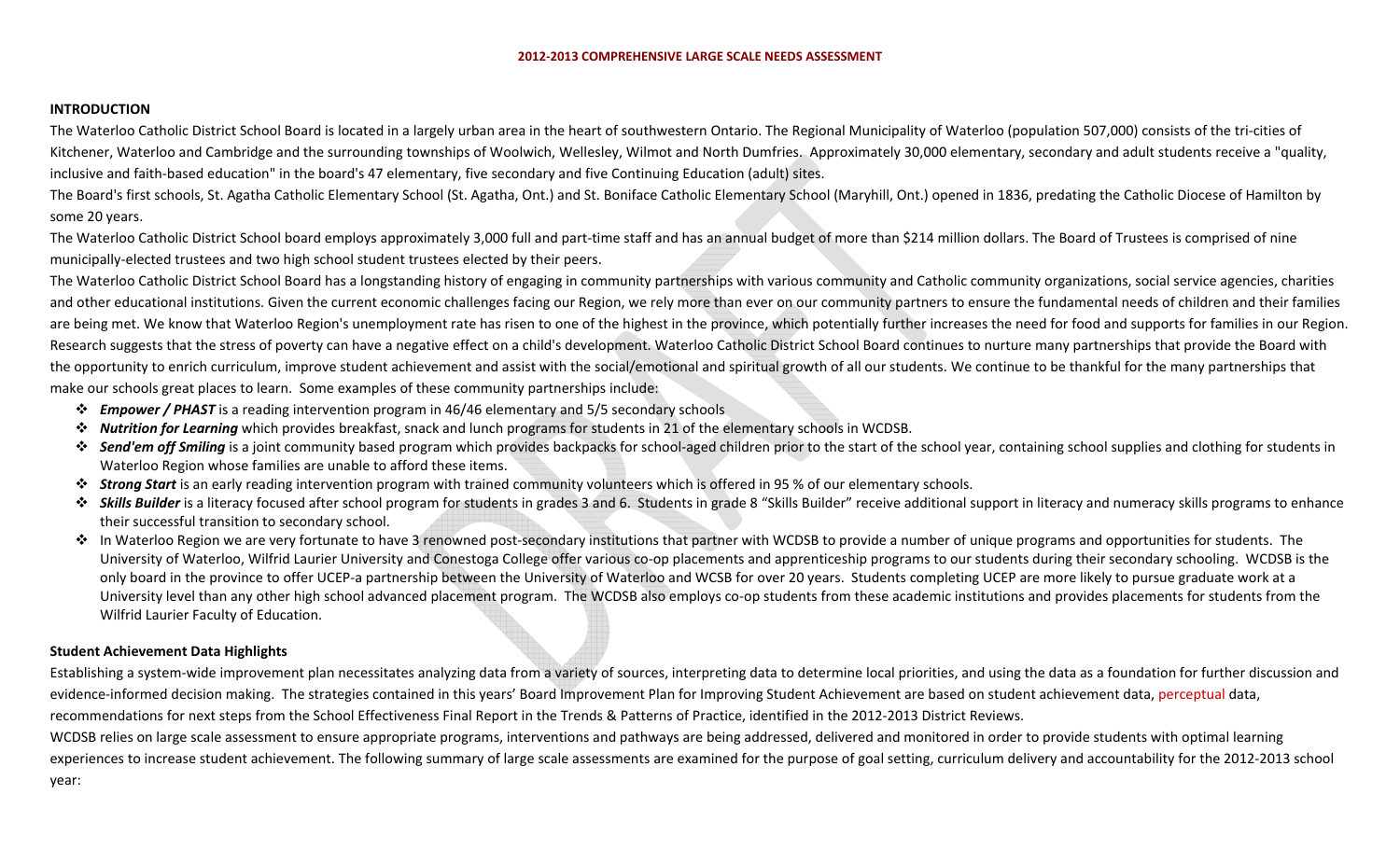#### **Preliminary Results:**

1. Early Development Inventory (2010) 2. Canadian Achievement Test (fourth edition) for students in grades 2, 5 and 7 3. EQAO (grades 3, 6, 9 and OSSLT) 4. Report Cards (grades 1‐8) 5. Board Indicator Data Reports (grades 7‐12) 6. Data School Profiles (June PD Day)

## **Summary of Key 2010 EDI Results**

There is great variability in school readiness vulnerability between schools within the WCDSB. Some schools have few senior kindergarten students score below the 10<sup>th</sup> percentile on one or more EDI domains, while other schools have very high percentages of students scoring below the 10<sup>th</sup> percentile on one or more domains. In the Physical Health and Well-being domain, 29 schools scored greater or equal to the mean, and 17 schools scored below the mean. In the Social Competence domain and the Communication and General Knowledge domain, 25 schools scored greater or equal to the mean, and 21 schools scored below the mean. In the Emotional Maturity domain, 24 schools scored greater or equal to the mean, while 22 schools scored lower than the mean. In the Language and Cognitive Development domain, 21 schools scored greater than or equal to the mean, and 25 schools scored below the mean.

## **Canadian Achievement Test (CAT‐4)**

The CAT‐4 measures numeracy and literacy skills of students in grades 2, 5 and 7.

The results of the CAT‐4, Grade 2 testing indicate that the area of concern with respect to literacy skills lies within reading, media text and conventions as wells as writing conventions, in particular, capitalization and punctuation. In the area of Mathematics, Grade 2 students struggle with computation and estimation, particularly adding and subtracting whole numbers and estimation and number operations.

In the CAT-4, Grade 5 testing, students struggle with reading particularly with media text, conventions and stated/visual information. In writing conventions students have difficulty with capitalization and punctuation and sentence structure. 50% of Grade 5 students didn't meet end of grade expectations in the area of number sense and have difficulty with whole number and decimal operations. In the CAT-4, Grade 7 testing, students struggle in Reading with media text and conventions and in writing conventions struggle with capitalization and punctuation. In the area of Math, 67% of students did not meet end of grade level expectations for whole number operations, 39% did not meet end of grade level expectations for decimal operations and 38% for estimation and number operations.

## **CCAT**

The CCAT is <sup>a</sup> grade 4 cognitive gifted screener which also measures <sup>a</sup> student's learning styles. The CCAT results demonstrate that students across WCDSB are of average intelligence (Stanine 5) with <sup>a</sup> relative strength in the verbal and non‐verbal domains. This reflects the cognitive ability of the general population.

#### **EQAO**

Research demonstrates that students who meet the provincial standard early in their schooling are most likely to maintain that high achievement in secondary school. Of the students who had met the provincial standard in both grade 3 & 6, 91% met it again in grade 9 in the academic mathematics course and 75% met it again in the applied mathematics course. Students who do not meet the provincial standard early in their schooling are most likely to struggle in later grades. Of the students who had met the provincial standard in neither grade 3 nor grade 6, only 51% met the standard in grade 9 in the academic mathematics course and only 29% in the applied mathematics course.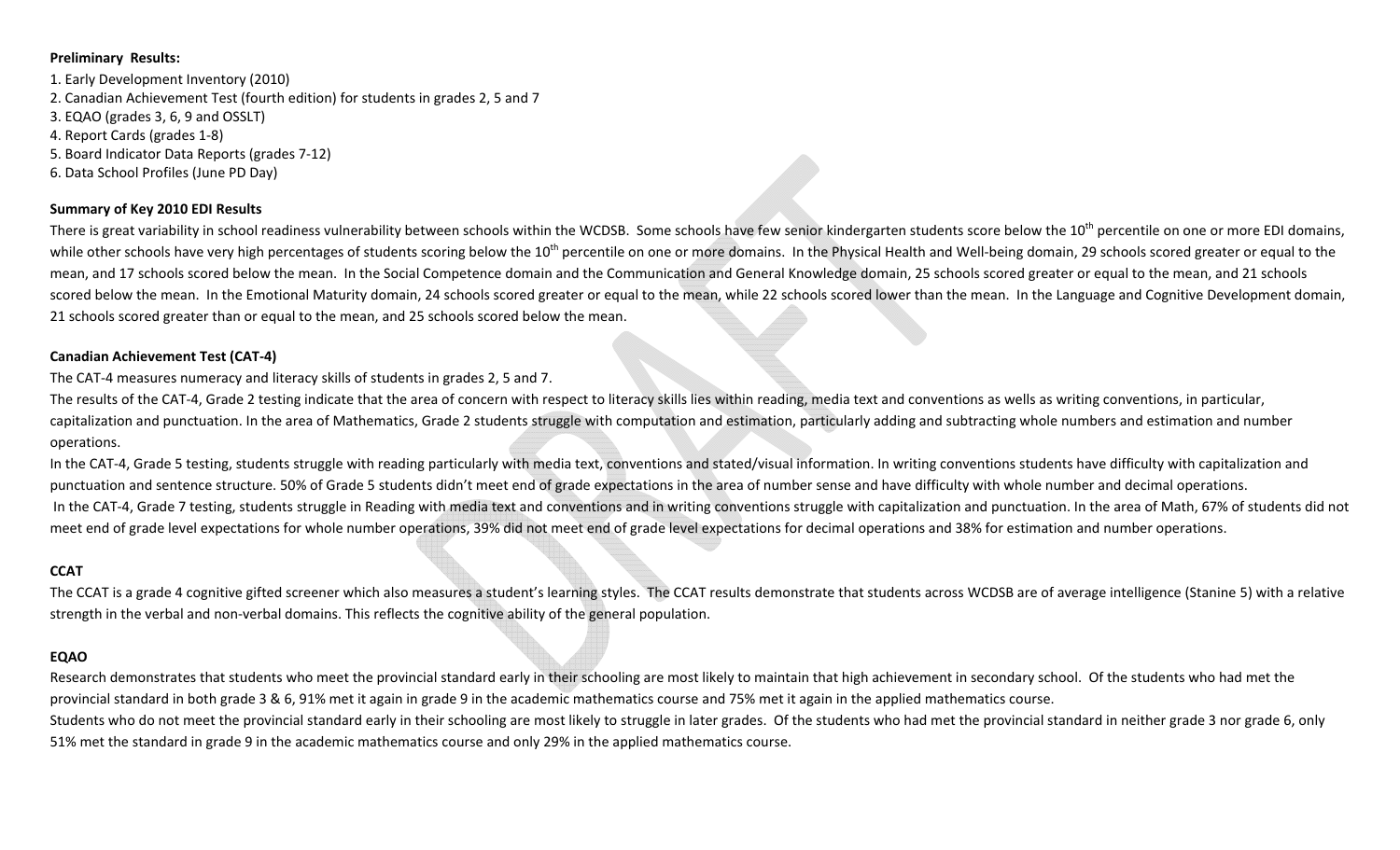Identifying struggling students early and providing support makes <sup>a</sup> difference. Students who had not met the standard in grade 3 but had improved to meet it in grade 6 were considerably more likely to carry that success into grade 9 than students who had not met the standard in grade 6. Of the students who had not met the provincial standard in grade 3 but had met it in grade 6, 79% met it in grade 9 in the academic mathematics course and 59% met the standard in the applied mathematics course.

## **Report Cards (Grades 1‐8)**

The reporting pattern for Reading, Writing and Math achievement demonstrates <sup>a</sup> decrease in students reaching provincial achievement between grades 1 and 8 in the areas of language and mathematics, particularly reading.

#### **Board Indicator Data Reports (Grades 7‐12)**

The Ministry of Education, through the Student Success Initiative, annually reports on Indicator Data which includes the provincial and WCDSB data pertaining to key indicators of student success in secondary schools including trend data regarding pass, credit accumulation and graduation rates.

The gap between Academic and Applied pass rates in grade 9 & 10 continues to be of concern. The number of students who are on IEP's and do not pass the OSSLT also continues to be an area of need. It is instrumental that each secondary school examine the trends in the Indicator Data Report to determine their individual schools profile.

## **Professional Learning Data (Knowing Our Students, Knowing Our Staff)**

All school sites participated in <sup>a</sup> collaborative inquiry process of knowing our students, staff and what matters to focus problems of practice and theories of action for the 2012‐2013 BIPSA and SIPSAs.

#### **IMPLEMENTATION OF PRIORITIES**

The Board Improvement Plan for 2012‐2013 will continue to build and sustain capacity and improved student learning through job‐embedded professional learning, target setting, and consolidation of instructional and assessment practices. The School Effectiveness Framework will serve as <sup>a</sup> support for school improvement and student success. As <sup>a</sup> result of the needs assessment, WCDSB will focus on the following areas to assist schools with increasing student achievement.

- 1. Closing the gap for all students in literacy and numeracy achievement.
- 2. Retention Rates
- 3. Specialist High Skills Major
- 4.Differentiated support with the focus on instructional and assessment practices through facilitated network sessions.
- 5. Cross Panel Networks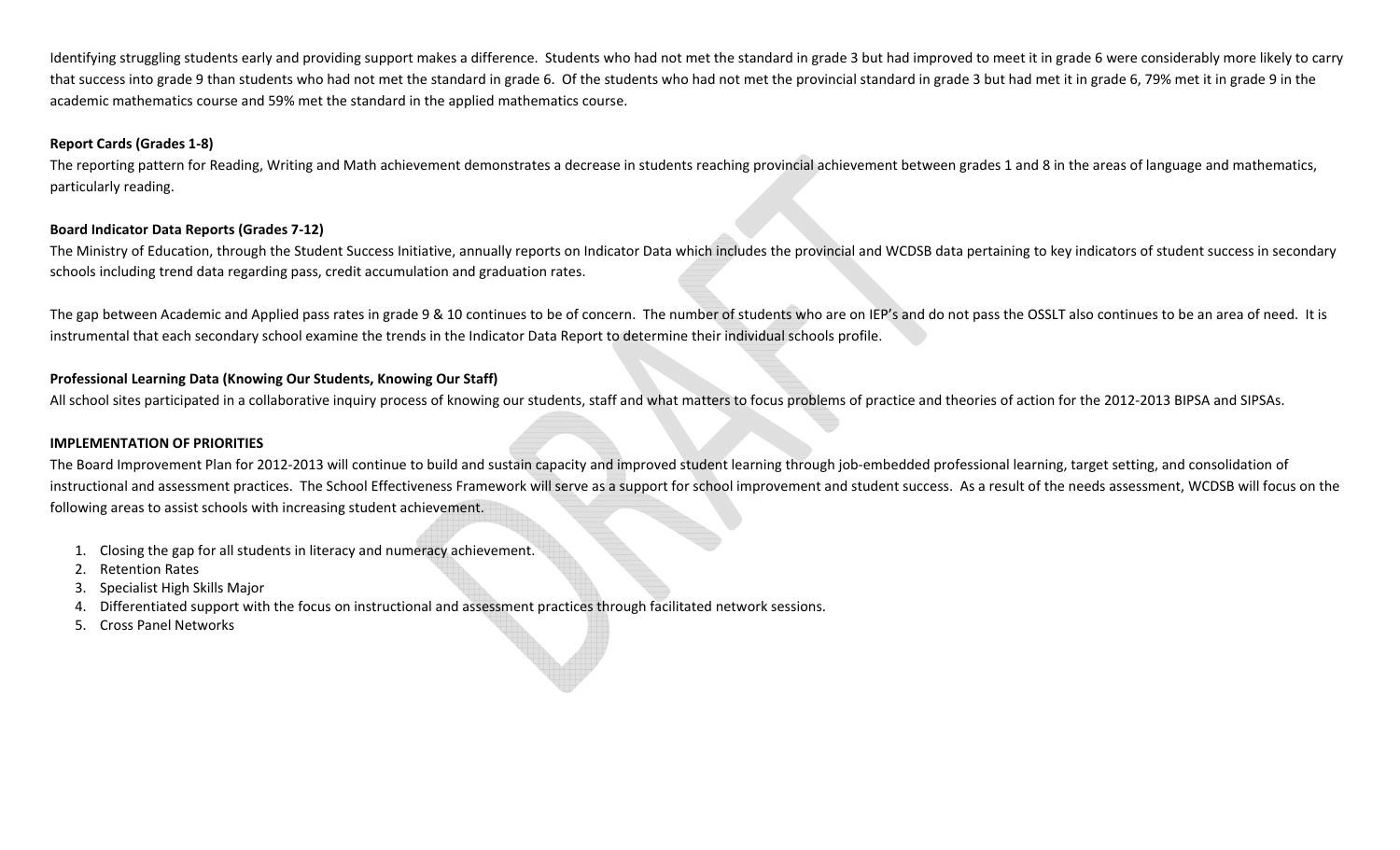# **BOARD IMPROVEMENT PLAN for STUDENT ACHIEVEMENT: "Priorities for Improving Student Achievement" "As disciples of Christ, we educate and nurture hope in all learners to realize their full potential to transform God's world."**

# **Problems of Practice**

# Catholic Community Culture and Care

How can we create meaningful opportunities for student voice to influence school culture, where educational practice will be responsive to the needs of learners prompting an increase in social, academic, and intellectual engagement?

## Literacy & Numeracy

How can engaging in collaborative inquiry using intentional, responsive instruction and assessment lead to improved student learning?

# **Pathways**

How can we build collaborative relationships between cross panel teachers in an effort to make connections, identify common needs, plan instruction, share and implement useful teaching strategies and use common assessment tools?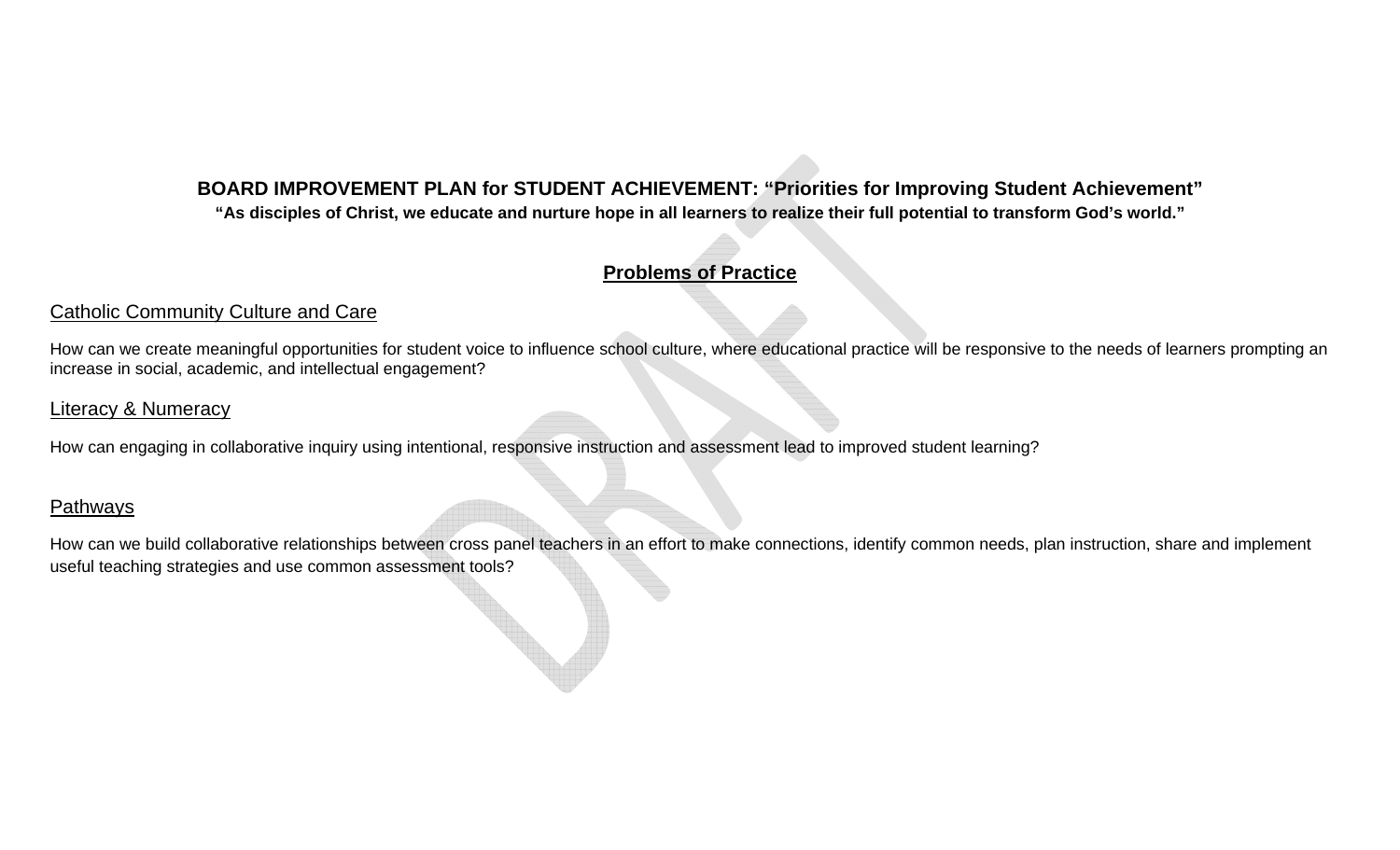|                                                                                     | PILLARS: Catholic Community, Culture and Caring |                                                                                                                                                                                                                                                                                                                                   |                                                            |  |                                  |                                        |  |
|-------------------------------------------------------------------------------------|-------------------------------------------------|-----------------------------------------------------------------------------------------------------------------------------------------------------------------------------------------------------------------------------------------------------------------------------------------------------------------------------------|------------------------------------------------------------|--|----------------------------------|----------------------------------------|--|
| <b>SYSTEM GOAL:</b>                                                                 | leadership $1$ .                                | The 2012-2013 academic year will see an increase in the social engagement of students in<br>To increase collaboration with students, parents, staff and the broader community to benefit<br>areas of belonging, safety, healthy living, and faith formation by focussing on transformational<br>student learning and achievement. |                                                            |  |                                  |                                        |  |
| <b>SEF</b>                                                                          |                                                 | 2.5 Staff, students and school community promote and sustain student well-being and positive student behaviour in a safe and healthy learning environment.                                                                                                                                                                        |                                                            |  |                                  |                                        |  |
|                                                                                     |                                                 | 3.1 The teaching and learning environment is inclusive and reflects individual student strengths, needs and learning preferences.                                                                                                                                                                                                 |                                                            |  |                                  |                                        |  |
|                                                                                     |                                                 | 3.2 School programs incorporate students' stated priorities and reflect the diversity, needs and interests of the school population.                                                                                                                                                                                              |                                                            |  |                                  |                                        |  |
|                                                                                     |                                                 | 4.1 A culture of high expectations supports the belief that all students can learn, progress and achieve.                                                                                                                                                                                                                         |                                                            |  |                                  |                                        |  |
|                                                                                     |                                                 | 6.2 Students, parents and community members are engaged and welcomed as respected, valued partners.                                                                                                                                                                                                                               |                                                            |  |                                  |                                        |  |
| THEORY OF ACTION STATEMENT:                                                         |                                                 | If we foster a common understanding of the scope of Catholic Education as described by transformational leadership, then decision making and effective practice will be aligned with the                                                                                                                                          |                                                            |  |                                  |                                        |  |
|                                                                                     |                                                 | WCDSB vision, mission, and professional standard of ethics to encourage a holistic view of student learning.                                                                                                                                                                                                                      |                                                            |  |                                  |                                        |  |
|                                                                                     |                                                 | If we cultivate an approach to discipline and social engagement that limits exclusionary interventions, then students will have greater exposure to instruction and achievement/credit                                                                                                                                            |                                                            |  |                                  |                                        |  |
|                                                                                     | accumulation will increase.                     |                                                                                                                                                                                                                                                                                                                                   |                                                            |  |                                  |                                        |  |
|                                                                                     | student achievement.                            | If we engage parents readily and meaningfully in the process of student learning then we there will be a greater degree of support and alignment for responsive instruction which promotes                                                                                                                                        |                                                            |  |                                  |                                        |  |
| <b>Targeted, Evidence-Based</b>                                                     | <b>Resources</b>                                | <b>Professional Learning</b>                                                                                                                                                                                                                                                                                                      | Monitoring of the achievement of                           |  | <b>Responsibility</b>            | <b>Evaluation</b>                      |  |
| <b>Strategies/Actions</b>                                                           |                                                 |                                                                                                                                                                                                                                                                                                                                   | the SMART Goals                                            |  |                                  |                                        |  |
| Educate and nurture hope in all learners                                            | <b>Chaplaincy Framework</b>                     | <b>Chaplaincy Meetings</b>                                                                                                                                                                                                                                                                                                        | Chaplaincy meetings                                        |  | SO Faith Formation               | <b>SEF Visits</b>                      |  |
| to realize their full potential to                                                  |                                                 |                                                                                                                                                                                                                                                                                                                                   |                                                            |  | Pastoral Council                 |                                        |  |
| transform God's world, through the                                                  | Parish Teams                                    | Pastoral Team System-wide                                                                                                                                                                                                                                                                                                         | Pastoral Council review                                    |  |                                  | <b>WSA Survey Results</b>              |  |
| following:                                                                          |                                                 | <b>Sessions</b>                                                                                                                                                                                                                                                                                                                   |                                                            |  | Senior Team                      |                                        |  |
|                                                                                     | Itinerant Health and DPA Teachers               |                                                                                                                                                                                                                                                                                                                                   | Standing review items on                                   |  |                                  | Safe Schools Data (form 1, etc.);      |  |
| Ensure a consistent baseline of ministry                                            |                                                 | Foundations for a Healthy School in                                                                                                                                                                                                                                                                                               | committee agendas                                          |  | <b>Consultant HAL</b>            |                                        |  |
| described by the Chaplaincy Framework                                               | Foundations for a Healthy School                | servicing;                                                                                                                                                                                                                                                                                                                        |                                                            |  |                                  | <b>SSSM Audit</b>                      |  |
|                                                                                     | Inventory                                       |                                                                                                                                                                                                                                                                                                                                   | Standing review items on                                   |  | SO - Faith Formation             |                                        |  |
| Continued implementation of                                                         |                                                 | Pastoral Team System-wide                                                                                                                                                                                                                                                                                                         | committee agendas                                          |  |                                  | <b>TTFM Results</b>                    |  |
| Foundations for a Healthy School                                                    | Active Healthy Kids Canada Report               | <b>Sessions</b>                                                                                                                                                                                                                                                                                                                   |                                                            |  | SO-Safe Schools                  |                                        |  |
| inventory                                                                           | 2012                                            |                                                                                                                                                                                                                                                                                                                                   | System-wide Ingathering                                    |  |                                  | <b>BLDS Impact Assessment Tool and</b> |  |
|                                                                                     |                                                 | <b>Encounter Group</b>                                                                                                                                                                                                                                                                                                            |                                                            |  | Consultant - Equity              | Report                                 |  |
| Continue participation in Social Justice<br>initiatives (Encounter, Me to We, etc.) | We Schools Packages                             | Family of schools Whole School                                                                                                                                                                                                                                                                                                    | Anecdotal meetings with<br>Supporting Students of a Sexual |  | Safe and Nurturing Schools Task  | Employee harassment protocol           |  |
|                                                                                     | <b>Equity Support Group</b>                     | Approach networking/lead team                                                                                                                                                                                                                                                                                                     | Minority groups                                            |  | Team (and delegated committees); | data                                   |  |
| Continued implementation of, and                                                    | Framework for Understanding                     | release sessions;                                                                                                                                                                                                                                                                                                                 |                                                            |  |                                  |                                        |  |
| learning for WSA Lead Teams according                                               | Poverty                                         | Supporting Students of a Sexual                                                                                                                                                                                                                                                                                                   | Tell Them From Me Reports                                  |  | Consultant - Equity              | Attendance of parents and student      |  |
| to the central trajectory for restorative                                           |                                                 | Minority lead contact support                                                                                                                                                                                                                                                                                                     |                                                            |  |                                  | participating in board level and       |  |
| practice                                                                            | EIE Strategy/Respecting                         | sessions.                                                                                                                                                                                                                                                                                                                         | Board Leadership Development                               |  | Safe and Nurturing Schools Task  | school based activities focused on     |  |
|                                                                                     | Difference/ Bill 13                             |                                                                                                                                                                                                                                                                                                                                   | Strategy review                                            |  | Team (and delegated committees); | student learning and achievement       |  |
|                                                                                     |                                                 | <b>Student Success Team Sessions</b>                                                                                                                                                                                                                                                                                              |                                                            |  |                                  |                                        |  |
|                                                                                     | Safe Schools Action Plan                        |                                                                                                                                                                                                                                                                                                                                   |                                                            |  | SO-Student Success               |                                        |  |

 $^{1}$  Transformational leadership is defined as placing learning in service of God and the community.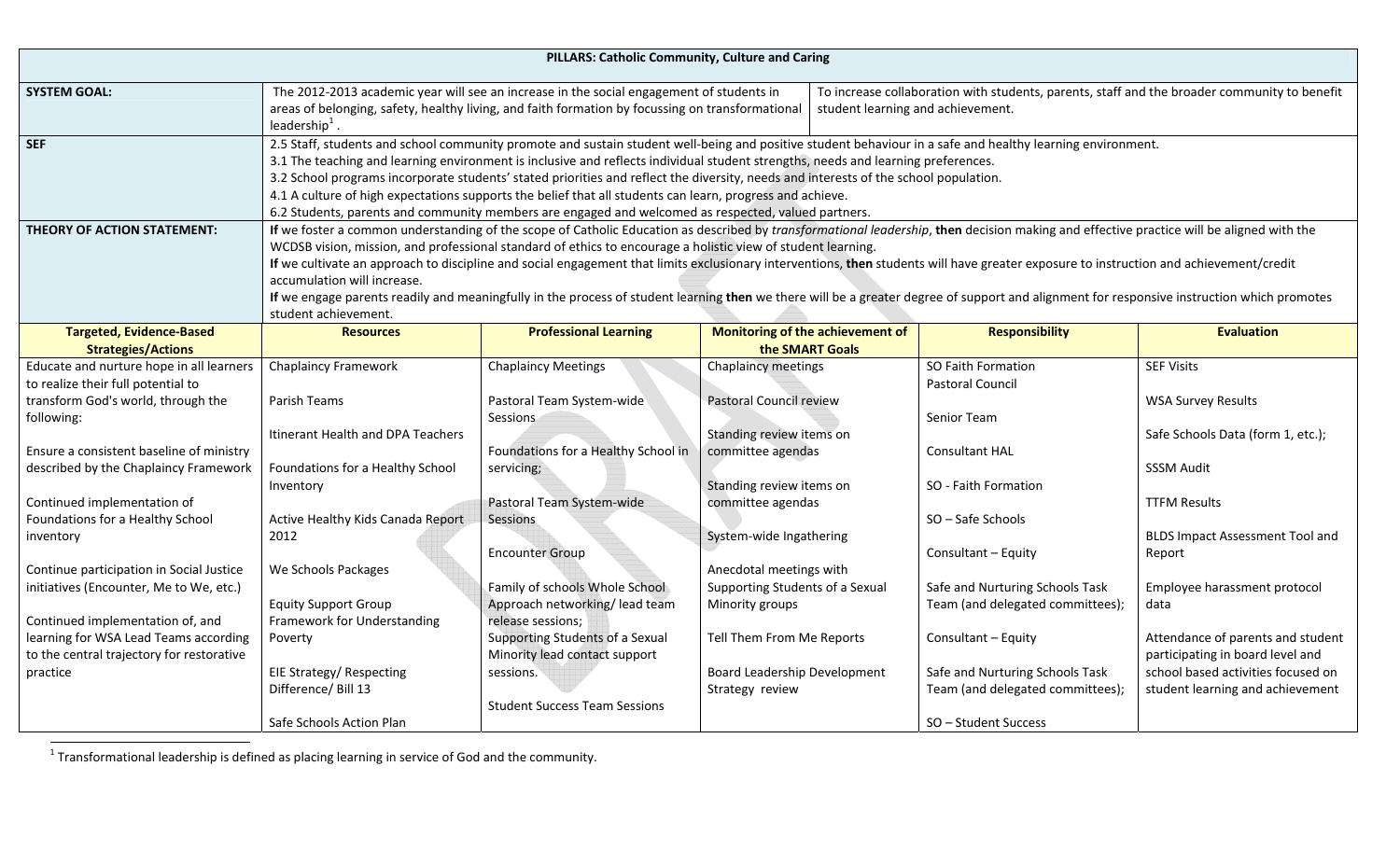| Develop supports and system               |                                         | <b>BLDS Programming</b>            | Monitor the use of the board    |                                 |                                    |
|-------------------------------------------|-----------------------------------------|------------------------------------|---------------------------------|---------------------------------|------------------------------------|
| architecture to ensure that activities    | Restorative Practice: Circles for a     |                                    | website to access information   | SO-Leadership                   | School SMART goals are congruent   |
| and organisations supporting students     | Positive School Climate                 | <b>Administrator Meetings</b>      | regarding student learning and  |                                 | with Catholic School Council SMART |
| of a sexual minority are widely available |                                         |                                    | support achievement             | Consultant - Faith Formation    | goals and parent voice is visible  |
|                                           | Tell Them From Me survey data           | Cognitive coaching sessions        |                                 |                                 |                                    |
| Schools will engage in at least one       |                                         |                                    | Monitor the nature of problems, | <b>Faith Formation Steering</b> |                                    |
| "Speak Up" Project to support student     | Supporting Students of a Sexual         | <b>CELF Admin Retreats</b>         | their solutions and reported    | Committee                       |                                    |
| voice strategies                          | Minority Task and Advocacy Team         |                                    | satisfaction with results and   |                                 |                                    |
|                                           |                                         | Taking Mental Health to School in  | processes                       | Superintendents                 |                                    |
| Board website provides accurate and       | Speak Up project                        | Waterloo Breakfast Symposium       |                                 |                                 |                                    |
| user friendly links to community          |                                         |                                    | Report back to the council of   | Principals                      |                                    |
| resources available to support student    | Diocesan Catholic Education             | Include member of council on SIT   | Catholic council meetings       |                                 |                                    |
| learning and achievement                  | <b>Steering Committee</b>               |                                    |                                 | Employee group representatives  |                                    |
|                                           |                                         | Building Mental Health Literacy in |                                 |                                 |                                    |
| Collaborate with community agencies       | "Auditing the Catholic School"          | <b>Educators In-service</b>        |                                 | School council chairs           |                                    |
| and groups that provide support for       |                                         |                                    |                                 |                                 |                                    |
| students and parents (i.e. EIEI, Student  | Catholic school and system parent       |                                    |                                 |                                 |                                    |
| Support Leadership Initiative, KidsLink,  | councils                                |                                    |                                 |                                 |                                    |
| Lutherwood etc.)                          |                                         |                                    |                                 |                                 |                                    |
|                                           | Representation from various             |                                    |                                 |                                 |                                    |
| Continue to implement the Mental          | employee groups (i.e. CAW, PASS,        |                                    |                                 |                                 |                                    |
| Health and Addictions Strategy "open      | OECTA, CUPE, Administrators, etc)       |                                    |                                 |                                 |                                    |
| Minds, Healthy Minds"                     |                                         |                                    |                                 |                                 |                                    |
|                                           | Representation from community           |                                    |                                 |                                 |                                    |
| Catholic schools council goals are linked | agencies (KidsLink, Lutherwood,         |                                    |                                 |                                 |                                    |
| to school goals for effective cohesive    | etc.)                                   |                                    |                                 |                                 |                                    |
| parent engagement                         | School Administrators Guide to          |                                    |                                 |                                 |                                    |
| Parental Engagement:                      | Parent Engagement: Strengthening        |                                    |                                 |                                 |                                    |
| . Implementing effective strategies for   | partnership with K-12 school            |                                    |                                 |                                 |                                    |
| continuous, meaningful, detailed and      | communities                             |                                    |                                 |                                 |                                    |
| supportive communication with             |                                         |                                    |                                 |                                 |                                    |
| parents/guardians and                     | <b>Ontario's Mental Health Strategy</b> |                                    |                                 |                                 |                                    |
| the community                             | "Making a Difference: A Guide to        |                                    |                                 |                                 |                                    |
|                                           | Child and Youth Mental Health           |                                    |                                 |                                 |                                    |
|                                           | Problem"                                |                                    |                                 |                                 |                                    |
|                                           |                                         |                                    |                                 |                                 |                                    |
|                                           |                                         |                                    |                                 |                                 |                                    |
|                                           |                                         |                                    |                                 |                                 |                                    |
|                                           |                                         |                                    |                                 |                                 |                                    |
|                                           |                                         |                                    |                                 |                                 |                                    |
|                                           |                                         |                                    |                                 |                                 |                                    |
|                                           |                                         |                                    |                                 |                                 |                                    |
|                                           |                                         |                                    |                                 |                                 |                                    |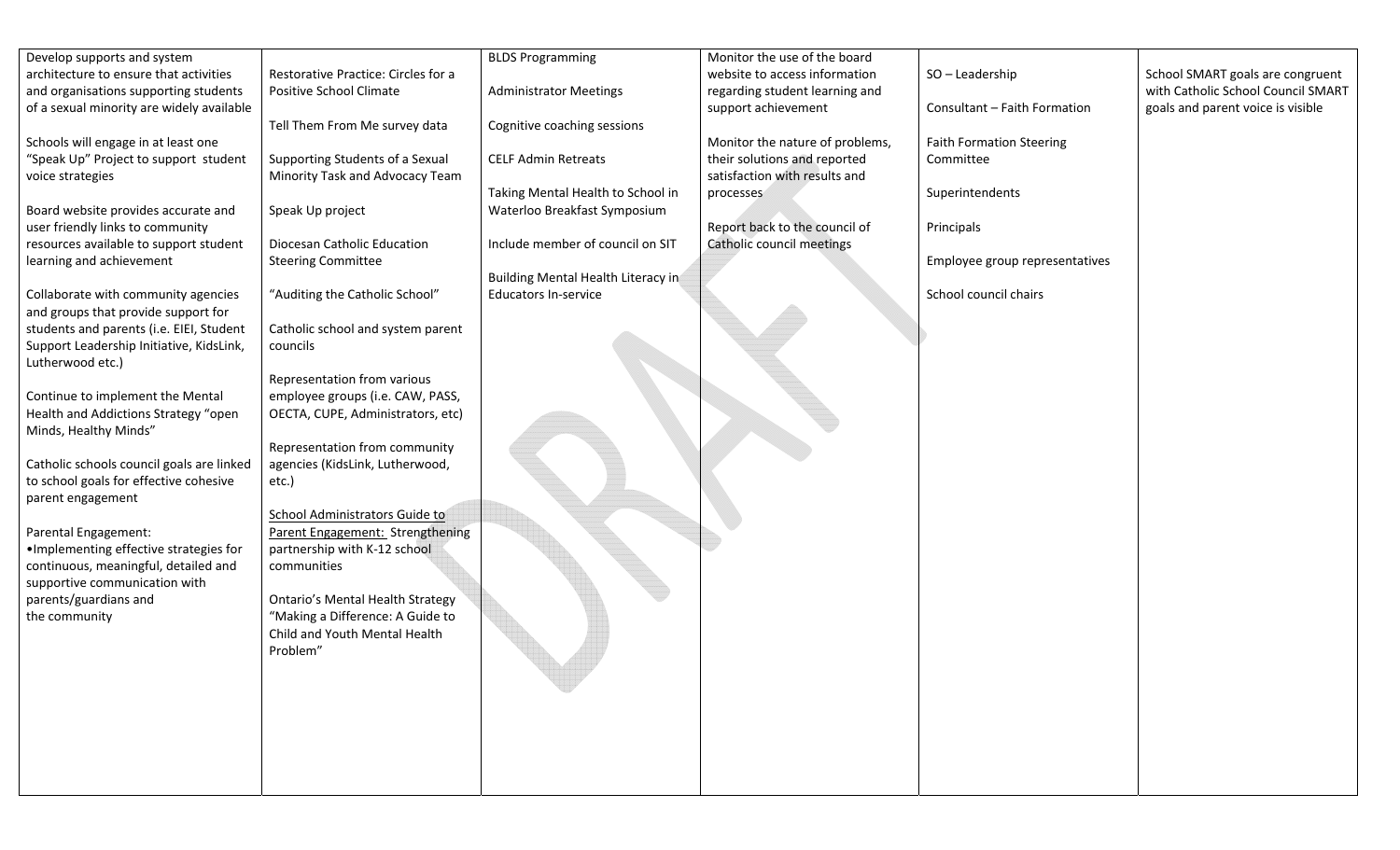|                                                                |                                          |                                              |                 | <b>PILLARS: Literacy</b>                                                                                                            |                                                                                                                                                                                                   |                                                                                          |                                      |
|----------------------------------------------------------------|------------------------------------------|----------------------------------------------|-----------------|-------------------------------------------------------------------------------------------------------------------------------------|---------------------------------------------------------------------------------------------------------------------------------------------------------------------------------------------------|------------------------------------------------------------------------------------------|--------------------------------------|
| <b>SMART GOAL:</b>                                             | The 2013 Primary EQAO Assessment results | for students achieving Provincial benchmarks |                 | The 2013 Junior EQAO Assessment results for<br>students achieving Provincial benchmarks will                                        | In the 2013 OSSLT Assessment, first time                                                                                                                                                          | In the 2013 OSSLT Assessment, first time<br>eligible fully participating Applied English |                                      |
|                                                                | will increase by:                        |                                              | increase by:    |                                                                                                                                     | eligible students achieving Provincial<br>benchmarks will increase by:                                                                                                                            |                                                                                          | Course students achieving Provincial |
|                                                                | •Reading:                                |                                              | •Reading        |                                                                                                                                     | •85% to 87% (2%)                                                                                                                                                                                  | benchmarks will increase by:                                                             |                                      |
|                                                                | 67% to 69% (2%)                          |                                              | 75% to 77% (2%) |                                                                                                                                     | Previously eligible fully participating students                                                                                                                                                  | •57% to 59% (2%)                                                                         |                                      |
|                                                                | • Writing:                               |                                              | • Writing       |                                                                                                                                     | achieving Provincial benchmarks will increase                                                                                                                                                     |                                                                                          |                                      |
|                                                                | 78% to 80% (2%)                          |                                              | 71% to 74% (3%) |                                                                                                                                     | by:                                                                                                                                                                                               |                                                                                          |                                      |
|                                                                |                                          |                                              |                 |                                                                                                                                     | •43% to 46% (3%)                                                                                                                                                                                  |                                                                                          |                                      |
| <b>SEF</b>                                                     |                                          |                                              |                 | 1.1 Students and teachers share a common understanding of the learning goals and related success criteria.                          |                                                                                                                                                                                                   |                                                                                          |                                      |
|                                                                |                                          |                                              |                 | 1.2 During learning, students receive ongoing, descriptive feedback based on the success criteria, from the teacher and from peers. |                                                                                                                                                                                                   |                                                                                          |                                      |
|                                                                |                                          |                                              |                 |                                                                                                                                     | 1.5 A variety of valid and reliable assessment data is used by students and teachers to continuously monitor learning, to inform instruction and assessment and to determine next steps.          |                                                                                          |                                      |
|                                                                |                                          |                                              |                 | 4.2 Founded upon an understanding of the dignity of the human person, literacy/numeracy is evident throughout the school.           |                                                                                                                                                                                                   |                                                                                          |                                      |
|                                                                |                                          |                                              |                 |                                                                                                                                     | 4.5 In recognition of the dignity of each student instruction and assessment are differentiated in response to student strengths, needs and prior learning.                                       |                                                                                          |                                      |
|                                                                |                                          |                                              |                 |                                                                                                                                     | 4.7 Timely and tiered interventions, supported by a team approach, respond to individual student learning needs to develop each student's God-given potential.                                    |                                                                                          |                                      |
| THEORY OF ACTION STATEMENT                                     |                                          |                                              |                 |                                                                                                                                     | If teachers model and provide opportunities for students to analyze and evaluate a variety of text, then students will show evidence of improved literacy skills required to read, write, listen, |                                                                                          |                                      |
|                                                                | speak, discuss and think critically.     |                                              |                 |                                                                                                                                     | If literacy leaders provide professional learning opportunities and support for teachers, then we will see changes in instruction resulting in higher levels of achievement in students' literacy |                                                                                          |                                      |
|                                                                | skills.                                  |                                              |                 |                                                                                                                                     |                                                                                                                                                                                                   |                                                                                          |                                      |
| <b>Targeted, Evidence-Based Strategies/Actions</b>             |                                          | <b>Resources</b>                             |                 | <b>Professional Learning</b>                                                                                                        | Monitoring of the achievement of                                                                                                                                                                  | <b>Responsibility</b>                                                                    | <b>Evaluation</b>                    |
|                                                                |                                          |                                              |                 |                                                                                                                                     | the SMART Goals                                                                                                                                                                                   |                                                                                          |                                      |
| Educate and nurture hope in all learners to realize their full |                                          | Human:                                       |                 | Cross-curricular strategies for                                                                                                     | All SIP's submitted to school SO's                                                                                                                                                                | Superintendents expect                                                                   | All students are                     |
| potential to transform God's world, through the following:     |                                          | •Superintendents                             |                 | enhancing student learning and                                                                                                      | by Nov. 16, 2012 and moderated                                                                                                                                                                    | the development,                                                                         | intellectually engaged in            |
|                                                                |                                          | •Curriculum Consultants                      |                 | engagement                                                                                                                          | (use quadrant for feedback) by                                                                                                                                                                    | implementation &                                                                         | tasks which require                  |
| A) High-yield strategies to support reading for explicit and   |                                          |                                              |                 |                                                                                                                                     | school superintendent.                                                                                                                                                                            | monitoring of a SIP that                                                                 | higher-order thinking                |
| implicit meaning, in all curriculum areas:                     |                                          | . Special Education Resource                 |                 | <b>Teaching Learning cycles</b>                                                                                                     |                                                                                                                                                                                                   | reflects school data &                                                                   | skills throughout the                |
| Scaffolded learning through teacher questioning and prompts    |                                          | <b>Teachers</b>                              |                 |                                                                                                                                     | SO & School Principal monitors                                                                                                                                                                    | aligns with Board                                                                        | curriculum.                          |
| (modelled, shared, and guided instruction prior to independent |                                          |                                              |                 | Building capacity for using                                                                                                         | implementation progress every 6-                                                                                                                                                                  | initiatives & SMART goals.                                                               |                                      |
| applications)                                                  |                                          | •ESL Teachers                                |                 | Collaborative Inquiry to refine                                                                                                     | 8 weeks.                                                                                                                                                                                          |                                                                                          | Improvements in                      |
| Robust thinking tasks:                                         |                                          | •Literacy/Numeracy Teachers                  |                 | teacher practice                                                                                                                    |                                                                                                                                                                                                   | Principals                                                                               | student learning are                 |
| • use of higher order and critical thinking                    |                                          |                                              |                 |                                                                                                                                     | Administrators will participate in                                                                                                                                                                |                                                                                          | evidenced by increases               |
| • use of details from text and prior knowledge to support      |                                          |                                              |                 |                                                                                                                                     | <b>Professional Learning Teams</b>                                                                                                                                                                | Superintendents                                                                          | in student achievement               |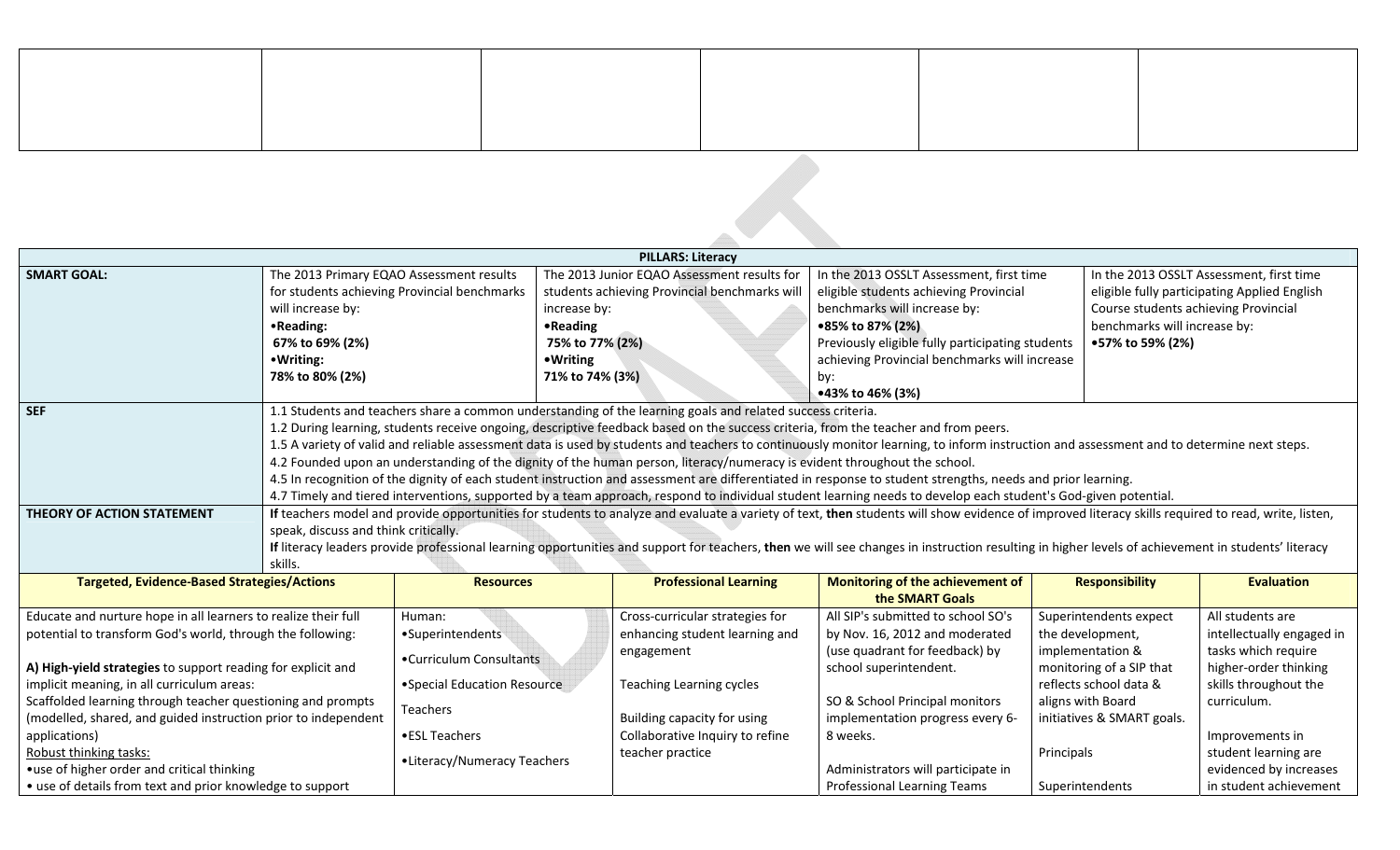| opinions/ideas                                                    | .21st Century Consultant              |                                   | throughout the school year.        | ↓ | (i.e., reading records,  |
|-------------------------------------------------------------------|---------------------------------------|-----------------------------------|------------------------------------|---|--------------------------|
| • use resources that reflect diversity and multiple perspectives  |                                       | Job-embedded and inquiry-based    |                                    | ↓ | CASI, OCA).              |
| Accountable student talk & active listening:                      | • Ministry Education Officers         | professional learning             | Principals will monitor credit     | ↓ |                          |
| • planned opportunities across the curriculum for students to     |                                       | opportunities provided for        | accumulation each semester.        | ↓ | Improved student         |
| express ideas, opinions and knowledge and to make decisions,      |                                       | schools identified for additional |                                    | ↓ | achievement of teaching  |
| choices and actions that advocate for their learning              |                                       | support                           |                                    | ↓ | learning cycles will be  |
| • explicit teaching of how to listen to and respond to other in a |                                       |                                   | Superintendent and school          | J | demonstrated in student  |
| meaningful and respectful manner                                  |                                       | Curriculum.org Webcasts           | principal monitors the             | ↓ | work samples.            |
| Explicit teaching of various text forms such as graphic,          |                                       |                                   | achievement of students on the     |   |                          |
| informational and literacy across the curriculum                  |                                       | Leadership training (including    | IEP in an effort to close the gap. |   |                          |
|                                                                   |                                       | Program Heads) and network        |                                    |   |                          |
| <b>B) Four Roles of Literate Learner</b>                          |                                       | learning focused on:              |                                    |   |                          |
| • explicitly teaching, making meaning from text, breaking the     |                                       |                                   |                                    |   |                          |
| code of texts, using texts functionally and analyzing and         |                                       |                                   |                                    |   |                          |
| criticizing texts                                                 |                                       | •"Four Roles of the Literate      |                                    |   | All student groups       |
|                                                                   |                                       |                                   |                                    |   |                          |
| •teaching students to integrate all four simultaneously when      | Material, Print or Electronic         | Learner" (meaning maker, code     |                                    |   | indicate growth in       |
| they read, write, listen and speak                                | Resources:                            | user, text analyzer, text user)   |                                    |   | achievement on the       |
|                                                                   | .The Ontario Curriculum policy        |                                   |                                    |   | Primary and Junior       |
| C) Assessment for/as/of Learning:                                 | documents and supports (Ministry      | <b>Teaching Learning cycles</b>   |                                    |   | Division Assessment of   |
| • Includes use of Learning Goals, Success Criteria,               |                                       |                                   |                                    |   | Reading.                 |
| Descriptive/Timely Feedback, Peer and Self-Assessment             | <b>Guides to Effective Literacy</b>   | Co-learning/co-planning           |                                    |   |                          |
| •Self-reflection and assessment (i.e., metacognition)             | Instruction; Learning For All; Many   |                                   |                                    |   | EQAO data targets will   |
| . Co-construction of rubrics and success criteria                 |                                       | Use of coaching/mentoring to      |                                    |   | be met as set out in the |
| . Multiple and varied ways to demonstrate learning                | Roots, Many Voices)                   | support teacher professional      |                                    |   | SMART goals.             |
|                                                                   | . Board Curriculum Documents          | growth with student work as the   |                                    |   |                          |
| D) Differentiated instruction to meet individual learning needs   |                                       | focus                             |                                    |   | <b>SEF Support Visit</b> |
| (i.e., boys, girls, English Language learners, and students with  | •Curriculum Maps                      |                                   |                                    |   | reports.                 |
| IEP goals and expectations) and enhance student engagement        | •Core Literacy Resources              | <b>Literacy GAINS</b>             |                                    |   |                          |
|                                                                   |                                       |                                   |                                    |   | Overall improved         |
| • Adapting curriculum for English Language Learners and           | •SEF Documents                        | <b>EduGAINS AER</b>               |                                    |   | student learning as      |
| students with special education needs                             |                                       |                                   |                                    |   | evidenced through:       |
| . Using technology including assistive and interactive            | · EduGAINS AER                        | Differentiated instructional      |                                    |   |                          |
| technology and resources, to provide access to text               | •Literacy GAINS                       | strategies                        |                                    |   | School process data,     |
| . Implementing the Empower Reading program and the Hanen          |                                       |                                   |                                    |   | benchmark data and       |
| program.                                                          | • ELL GAINS                           | <b>Literacy GAINS</b>             |                                    |   | EQAO data.               |
|                                                                   | •Supports through Continuing          |                                   |                                    |   |                          |
|                                                                   | Education                             | <b>EduGAINS AER</b>               |                                    | ↓ | Student engagement in    |
|                                                                   |                                       | New Teacher Induction Program     |                                    |   | tasks which require      |
|                                                                   | • After school Skill Builders Program |                                   |                                    |   | Higher Order Thinking    |
|                                                                   | •Supports through Continuing          | Continued Leadership training     |                                    |   | Skills (H.O.T.S.).       |
|                                                                   | Education                             | and networked learning based on   |                                    |   |                          |
|                                                                   | • After school Skill Builders Program | identified need                   |                                    |   | Credit Accumulation gr.  |
|                                                                   | • After school homework clubs         |                                   |                                    |   |                          |
|                                                                   |                                       |                                   |                                    |   | $9-12.$                  |
|                                                                   |                                       |                                   |                                    |   |                          |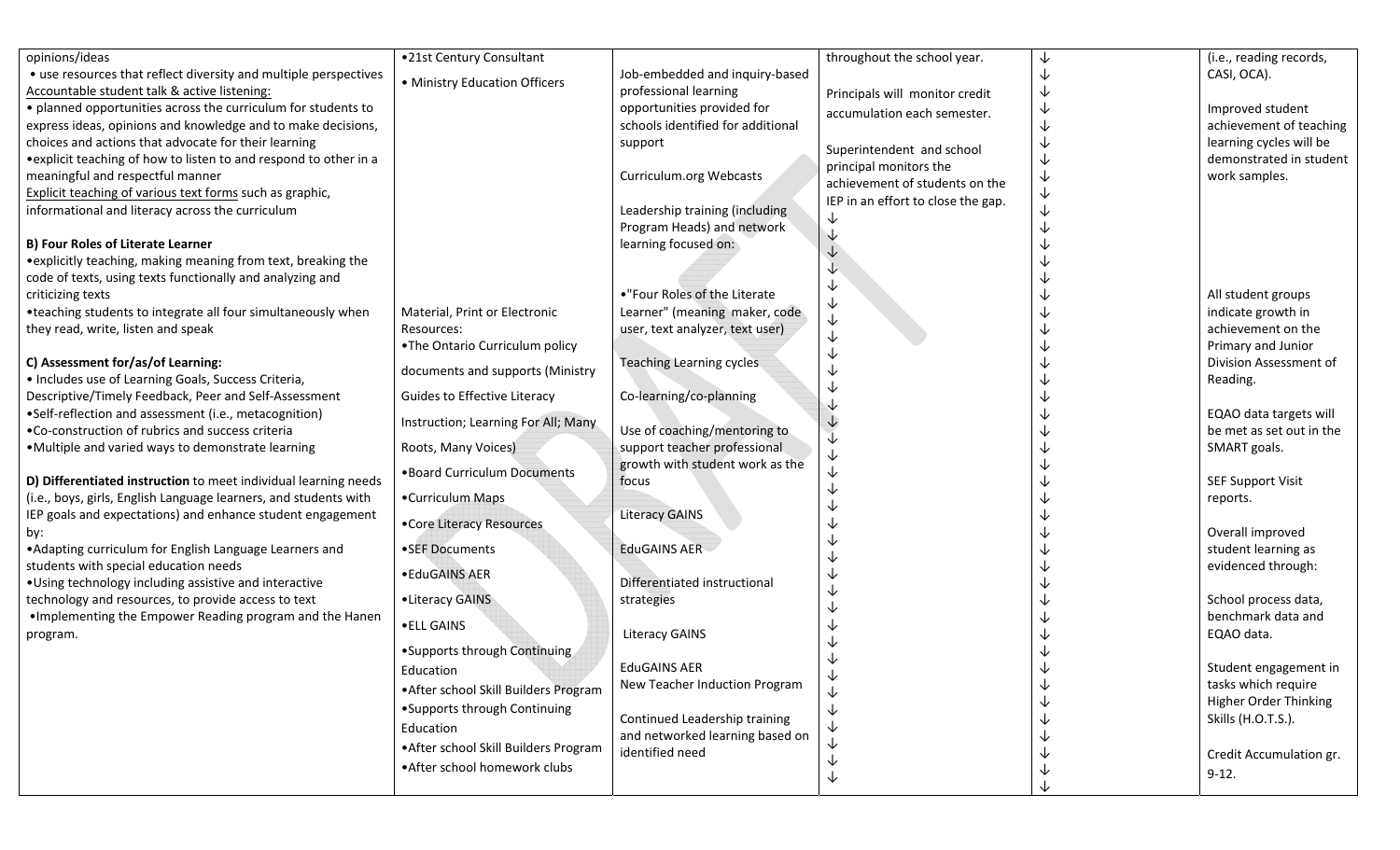| After school Literacy Test Preps |  |  |  |  |  |  |  |
|----------------------------------|--|--|--|--|--|--|--|
| for secondary                    |  |  |  |  |  |  |  |
|                                  |  |  |  |  |  |  |  |
|                                  |  |  |  |  |  |  |  |
|                                  |  |  |  |  |  |  |  |
|                                  |  |  |  |  |  |  |  |
|                                  |  |  |  |  |  |  |  |
|                                  |  |  |  |  |  |  |  |
|                                  |  |  |  |  |  |  |  |
|                                  |  |  |  |  |  |  |  |
|                                  |  |  |  |  |  |  |  |
|                                  |  |  |  |  |  |  |  |

|                                                                                                                                                                                                                                                                                                                                                                             |                                                                                                                                                                                                                                                                                                                                                                                                                                                                                                                                                                                                                                                                                                                                                                                                                                                                                                 | <b>PILLARS: Numeracy</b>                                                                                                                                                                                                                                            |                                                                                                                                                                                      |                                                                                                                                                                        |                                                                                                                      |  |
|-----------------------------------------------------------------------------------------------------------------------------------------------------------------------------------------------------------------------------------------------------------------------------------------------------------------------------------------------------------------------------|-------------------------------------------------------------------------------------------------------------------------------------------------------------------------------------------------------------------------------------------------------------------------------------------------------------------------------------------------------------------------------------------------------------------------------------------------------------------------------------------------------------------------------------------------------------------------------------------------------------------------------------------------------------------------------------------------------------------------------------------------------------------------------------------------------------------------------------------------------------------------------------------------|---------------------------------------------------------------------------------------------------------------------------------------------------------------------------------------------------------------------------------------------------------------------|--------------------------------------------------------------------------------------------------------------------------------------------------------------------------------------|------------------------------------------------------------------------------------------------------------------------------------------------------------------------|----------------------------------------------------------------------------------------------------------------------|--|
| <b>SMART GOAL:</b>                                                                                                                                                                                                                                                                                                                                                          | The 2013 Primary EQAO Assessment results<br>will demonstrate an increase in the<br>percentage of students achieving level 3 & 4<br>in math (from 70% to 74%) a 4% increase.                                                                                                                                                                                                                                                                                                                                                                                                                                                                                                                                                                                                                                                                                                                     | The 2013 Junior EQAO Assessment results will<br>demonstrate an increase in the percentage of<br>students achieving level 3 & 4 in Math<br>(from 56% to 60%) a 4% increase.                                                                                          | -Academic:<br>78% to 82% (4% increase)<br>-Applied:<br>43% to 47% (4% increase)                                                                                                      | The 2013 Grade 9 EQAO Assessment of Mathematics results for<br>students achieving Provincial benchmarks will increase by:                                              |                                                                                                                      |  |
| <b>SEF</b><br><b>THEORY OF ACTION STATEMENT</b>                                                                                                                                                                                                                                                                                                                             | 1.1 Students and teachers share a common understanding of the learning goals and related success criteria<br>1.2 During learning, students receive ongoing, descriptive feedback based on the success criteria, from the teacher and from peers<br>1.5 A variety of valid and reliable assessment data is used by students and teachers to continuously monitor learning, to inform instruction and assessment and to<br>determine next steps.<br>4.2 A clear emphasis on high levels of achievement in literacy and numeracy is evident throughout the school.<br>4.5 In recognition of the dignity of each student instruction and assessment are differentiated in response to student strengths, needs and prior learning<br>4.7 Timely and tiered interventions, supported by a team approach, respond to individual student learning needs to develop each student's God-given potential. |                                                                                                                                                                                                                                                                     |                                                                                                                                                                                      |                                                                                                                                                                        |                                                                                                                      |  |
| <b>Targeted, Evidence-Based Strategies/Actions</b>                                                                                                                                                                                                                                                                                                                          | If teachers use curriculum content and the big ideas intentionally as they plan for responsive instruction, then student learning (oral and written) will show evidence<br>of improved mathematical thinking, application and knowledge.<br>If teachers use purposeful questioning techniques (e.g. open & parallel questions, talk moves), then student learning (oral and written) will show evidence of<br>improved mathematical thinking, application and knowledge.<br>If we provide direct support to Numeracy Teacher Network then both teacher confidence and student learning will increase.<br><b>Resources</b>                                                                                                                                                                                                                                                                       | <b>Professional Learning</b>                                                                                                                                                                                                                                        | <b>Monitoring of the</b><br>achievement of the                                                                                                                                       | <b>Responsibility</b>                                                                                                                                                  | <b>Evaluation</b>                                                                                                    |  |
|                                                                                                                                                                                                                                                                                                                                                                             |                                                                                                                                                                                                                                                                                                                                                                                                                                                                                                                                                                                                                                                                                                                                                                                                                                                                                                 |                                                                                                                                                                                                                                                                     | <b>SMART Goals</b>                                                                                                                                                                   |                                                                                                                                                                        |                                                                                                                      |  |
| Educate and nurture hope in all learners to realize their full<br>potential to transform God's world, through the following:<br>A) High-yield strategies to evoke and expose mathematical<br>thinking and to promote learning:<br>.Using three-part learning:<br>Before (Minds-On) $\rightarrow$ During (Action) $\rightarrow$ After (Consolidation) to<br>promote learning | Human:<br>•Superintendents<br>•Numeracy, Special Education & 21 <sup>st</sup><br>Century consultants<br>•Numeracy/Literacy Support Teachers<br>(5)<br>• Student Achievement Officers,                                                                                                                                                                                                                                                                                                                                                                                                                                                                                                                                                                                                                                                                                                           | • System professional learning<br>opportunities will be provided to<br>build capacity with the Targeted<br>Strategies and Actions of effective<br>mathematics instruction through use<br>of the Collaborative Inquiry Process<br>(TLC/PLC):<br>A) CIL-M (8 schools) | Principals will:<br>• conduct weekly learning<br>walks<br>•Monitor SIP<br>•Support use of inquiry-<br>based learning where all<br>students are intellectually<br>engaged in numeracy | Superintendents expect<br>the development,<br>implementation &<br>monitoring of a SIP that<br>reflects school data &<br>aligns with Board<br>initiatives & SMART goals | Improvements in<br>student learning as<br>evidenced by<br>multiple assessment<br>for/as/of learning<br>opportunities |  |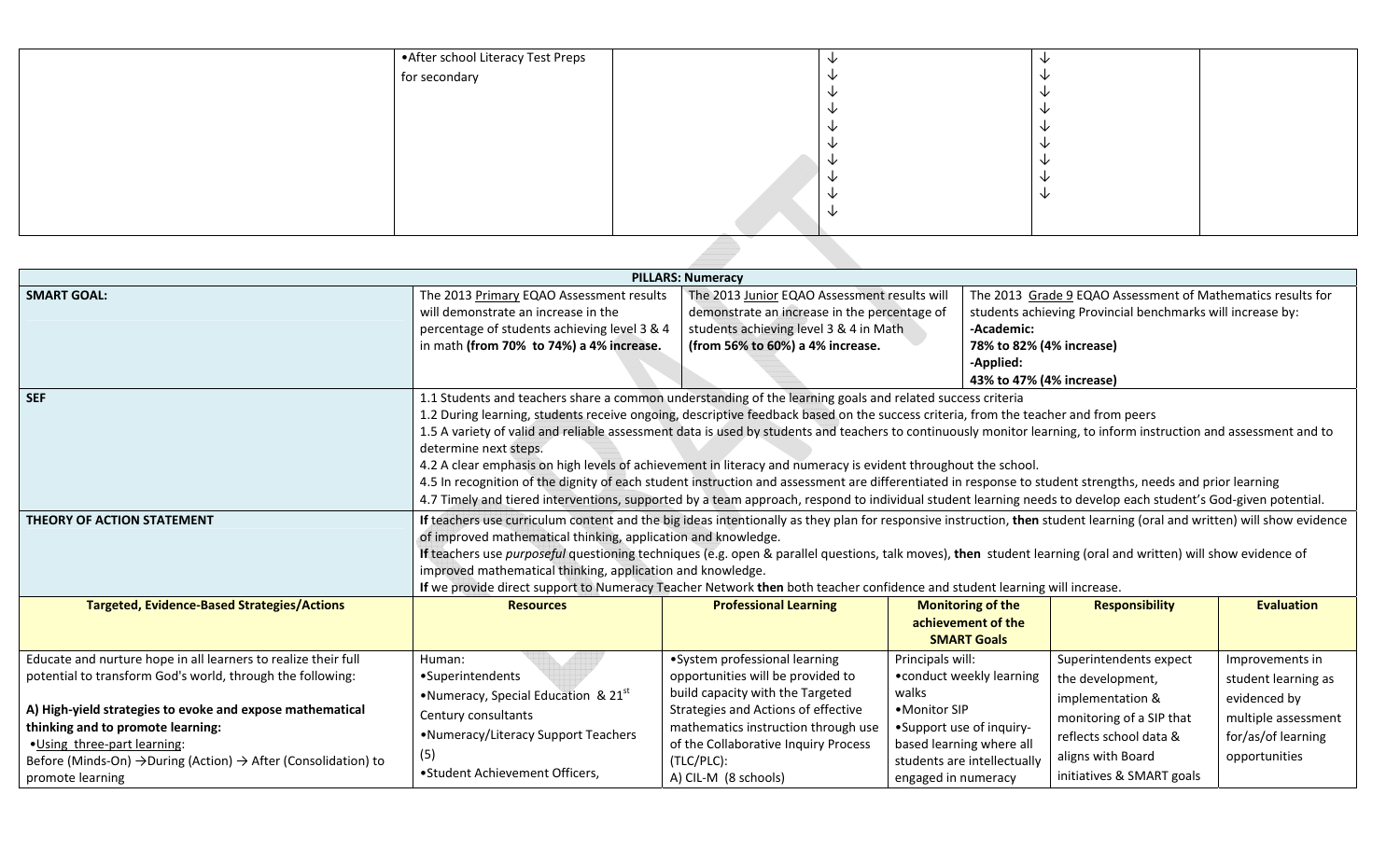|                                                                      | •LNS (CIL-M)                             | .LNS strategy for targeted schools    | tasks within a 3 part      |                             | Meet our EQAO data         |
|----------------------------------------------------------------------|------------------------------------------|---------------------------------------|----------------------------|-----------------------------|----------------------------|
| . Using mathematics curriculum expectations and the big ideas for    | •SWST teacher                            |                                       | learning model which       |                             |                            |
| planning, instruction and assessment (i.e., backwards design         |                                          | B) SWST Network                       | require higher-order       | Principals support          | targets as set out in      |
| model)                                                               | $\bullet$ SERTs                          | (5 schools)                           | thinking skills across the | implementation of           | the SMART goals            |
|                                                                      | •Teachers involved in numeracy           | •Content-based/Curriculum-focused     | curriculum.                | strategies & actions        |                            |
| . Open- Problems / Contextual Questions that focus on big ideas      | leadership                               | PD for mathematics instruction        |                            |                             | <b>SEF Support Visit</b>   |
| and build consolidation of core concepts through the interrelated    |                                          | (previous SWST schools)               | •Monitor credit            |                             | reports                    |
| aspects of the mathematical process expectations                     |                                          | C) Mathworks                          | accumulation each          | Teachers involved in        |                            |
|                                                                      |                                          |                                       |                            |                             |                            |
| .Use of manipulatives, concrete materials and technologies for       |                                          | •System strategy                      | semester.                  | Collaborative Inquiry use   | <b>Credit Accumulation</b> |
| investigating mathematical concepts and solving problems             |                                          |                                       |                            | ongoing student process     | gr. 9-12                   |
|                                                                      |                                          | D) Junior Action Research Team        | •Support professional      | and content data            | ↓                          |
|                                                                      |                                          | $(Gr.3-6)$                            | learning opportunities     | (observations,              | ↓                          |
| . Using group problem solving approaches when learning               | Material, Print or Electronic Resources: |                                       | available to teachers,     | conversations & products)   | ↓                          |
| mathematical concepts and applying skills and knowledge related      | .The Ontario Curriculum - Mathematics    | E) Gr.4-6 Teacher Network (14         | through awareness,         | to monitor their            | ↓                          |
| to real-world numeracy applications across the curriculum            |                                          | schools)                              | discussion, &              |                             | ↓                          |
| .Mathematical Discourse through accountable talk strategies (i.e.,   | . The Full Day Early Learning            | •Content-based/Curriculum focused     | participation, if          | understanding and           | ↓                          |
| Productive Talk Moves) coordinating students' thinking to make       | Kindergarten Program                     | PD for mathematics instruction in     | appropriate.               | application of the          | ↓                          |
| explicit mathematical ideas, strategies, and solutions               | •The Kindergarten Program                | the junior classroom                  |                            | Teaching-Learning Cycle to  | ↓                          |
|                                                                      | •Curriculum Maps (CCC)                   |                                       | Superintendent and         | improve instruction and     | ↓                          |
| B) Assessment for/as/of Learning:                                    | •SEF Documents                           | F) Leading Math Success Team          | school principal monitors  | student success.            | ↓                          |
| ·Includes use of Learning Goals, Success Criteria,                   | •Growing Success Document                | (Secondary)                           | the achievement of         |                             | ↓                          |
| Descriptive/Timely Feedback, Peer and Self-Assessment                | • EduGAINS/MathGains / AER               |                                       | students on the IEP in an  | <b>Numeracy Consultants</b> | ↓                          |
| ("Feedback Loop")                                                    |                                          | . Leadership and capacity building    | effort to close the gap.   |                             | ↓                          |
| •Self-reflection and assessment (i.e., metacognition)                | •Continuum of Learning Document          | through collaborative inquiry         |                            | support professional        | ↓                          |
| .Co-construction of success criteria                                 | •Mathematical Process Continuum          |                                       |                            | learning opportunities.     | $\downarrow$               |
| .Multiple and varied ways to demonstrate learning                    | •Resource Support Document, K-12         | G) PLTs to improve student success    |                            |                             | ↓                          |
|                                                                      | •Guide to Effective Instruction in       | in identified courses (e.g., 9P, 9D,  |                            |                             | $\downarrow$               |
| C) Differentiated Instruction to meet individual learning needs      | Mathematics,                             | 10P, 11C)                             |                            |                             | $\downarrow$               |
| (i.e., boys, girls, English Language Learners, and students with IEP | $\bullet$ K-6                            |                                       |                            |                             | $\downarrow$               |
| goals and expectations) and enhance student engagement by:           | $\bullet$ K-3                            | H) Bright Links training              |                            |                             | ↓                          |
| • Adapting curriculum for English Language Learners and students     |                                          |                                       |                            |                             |                            |
| with special education needs                                         | $•4-6$                                   | I) New Teacher Induction Program      |                            |                             |                            |
| . Using technology including assistive and interactive technology    | •Supports through Continuing Education   |                                       |                            |                             |                            |
| and resources, to provide access to contextualized math problem      | • After school Skill Builders Program    | J) System professional learning       |                            |                             |                            |
| solving                                                              | . After school homework clubs            | opportunities will be provided to     |                            |                             |                            |
| . Implementing timely intervention to support closing gaps in        |                                          | build capacity in using assessment as |                            |                             |                            |
| conceptual knowledge                                                 |                                          | a guide to instructional decision-    |                            |                             |                            |
|                                                                      |                                          | making and as feedback for student    |                            |                             |                            |
| D) Cross-Panel Networks, grades 7 to 10                              |                                          | learning                              |                            |                             |                            |
| Through Collaborative Inquiry, networks will use student data to     |                                          |                                       |                            |                             |                            |
| improve student success in areas of identified need                  |                                          | I) Family of Schools Numeracy         |                            |                             |                            |
|                                                                      |                                          | Project gr.7-10                       |                            |                             |                            |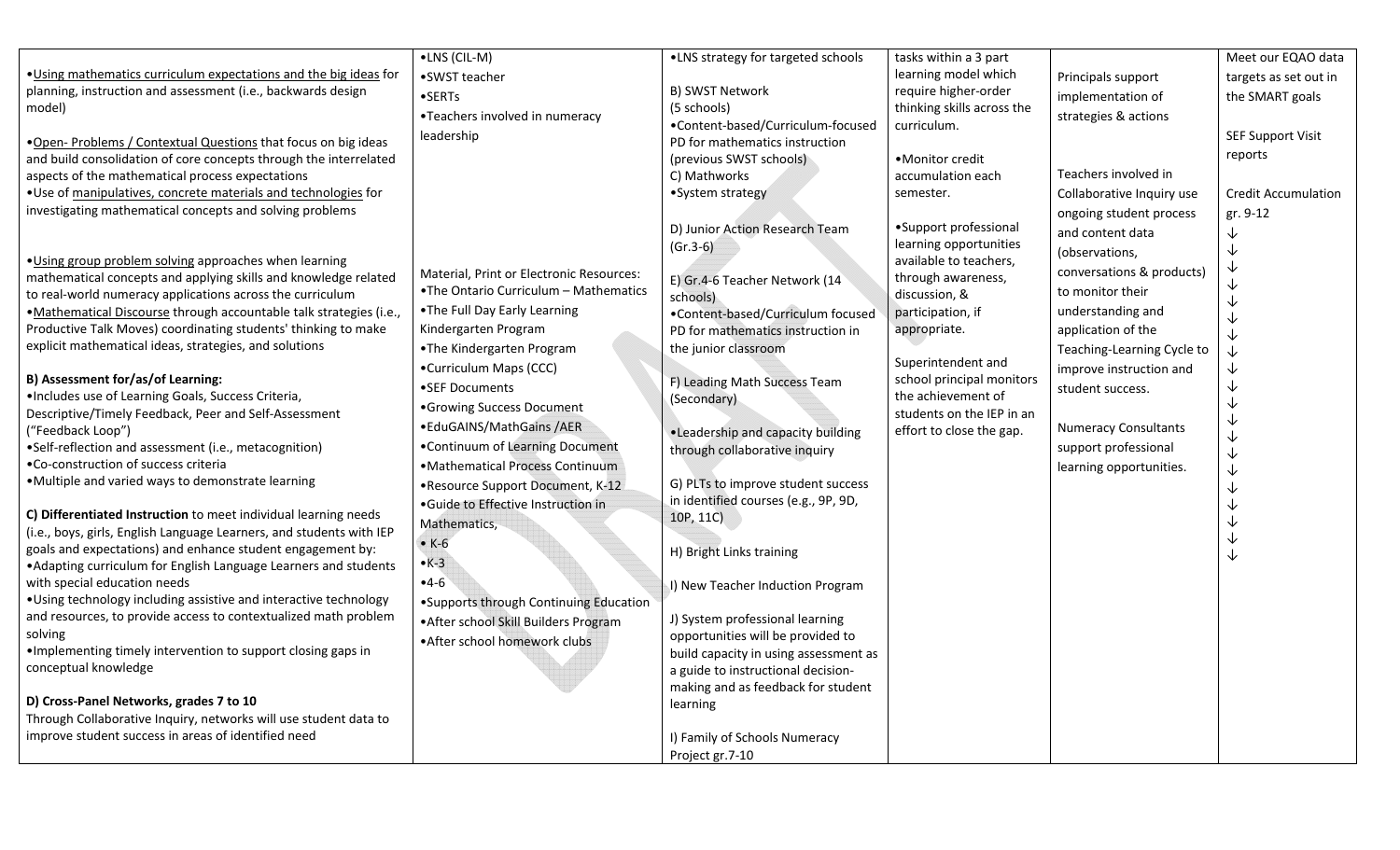|                                                                   |                                                                                                                                                                                                                                                                                                                                                                                                                                                                                                                                                      | <b>PILLARS: Pathways</b>                                                                                                     |                                       |                                                                                                                                                                                                                                               |                      |  |
|-------------------------------------------------------------------|------------------------------------------------------------------------------------------------------------------------------------------------------------------------------------------------------------------------------------------------------------------------------------------------------------------------------------------------------------------------------------------------------------------------------------------------------------------------------------------------------------------------------------------------------|------------------------------------------------------------------------------------------------------------------------------|---------------------------------------|-----------------------------------------------------------------------------------------------------------------------------------------------------------------------------------------------------------------------------------------------|----------------------|--|
| <b>SMART GOAL:</b>                                                | seal on their diploma                                                                                                                                                                                                                                                                                                                                                                                                                                                                                                                                | By 2013, there will be a 37% increase in Grade 12 SHSM students that graduate with the red                                   |                                       | By December 2012, 100 percent of elementary principals will disaggregate their 2012 CCAT<br>results with classroom teachers providing learning strengths and profiles for all students as<br>measured by Superintendent term 1 school visits. |                      |  |
| <b>SEF</b>                                                        |                                                                                                                                                                                                                                                                                                                                                                                                                                                                                                                                                      | 5.1 Programs, pathways, and career planning meet the learning needs and interests of all students                            |                                       |                                                                                                                                                                                                                                               |                      |  |
|                                                                   |                                                                                                                                                                                                                                                                                                                                                                                                                                                                                                                                                      | 5.3 Students, parents, and teachers understand the full range of pathways, options, programs and supports that are available |                                       |                                                                                                                                                                                                                                               |                      |  |
|                                                                   |                                                                                                                                                                                                                                                                                                                                                                                                                                                                                                                                                      |                                                                                                                              |                                       | 5.4 Students have opportunities to build on in-school and out-of school experiences and activities to further explore personal interests, strengths and career options                                                                        |                      |  |
| <b>THEORY OF ACTION</b>                                           | If coop opportunities related to SHSM are provided and promoted to all participating students, then the red seal achievement rates will increase.<br>If staff affirms the intentions of our Grade 12 SHSM students to complete their program requirements before they graduate, then the red seal achievement rates will increase.<br>If students are engaged in understanding their learning profile by differentiated learning opportunities then individualized goal setting and appropriate pathways will lead to greater student<br>engagement. |                                                                                                                              |                                       |                                                                                                                                                                                                                                               |                      |  |
| <b>Targeted, Evidence-Based</b>                                   | <b>Resources</b>                                                                                                                                                                                                                                                                                                                                                                                                                                                                                                                                     | <b>Professional Learning</b>                                                                                                 | Monitoring of the achievement of      | <b>Responsibility</b>                                                                                                                                                                                                                         | <b>Evaluation</b>    |  |
| <b>Strategies/Actions</b>                                         |                                                                                                                                                                                                                                                                                                                                                                                                                                                                                                                                                      |                                                                                                                              | the SMART Goals                       |                                                                                                                                                                                                                                               |                      |  |
| Meet with trillium secretaries to review                          | Student Agenda                                                                                                                                                                                                                                                                                                                                                                                                                                                                                                                                       | <b>SHSM Advisory Council and SHSM</b>                                                                                        | Establish check-in protocols with     | Superintendent of Learning:                                                                                                                                                                                                                   | OnSIS Data           |  |
| data entry procedures to reduce errors,                           |                                                                                                                                                                                                                                                                                                                                                                                                                                                                                                                                                      | Lead meetings will provide                                                                                                   | trillium secretaries to eliminate     | <b>Student Success</b>                                                                                                                                                                                                                        |                      |  |
| omissions                                                         | Grade 10 Career Studies Course                                                                                                                                                                                                                                                                                                                                                                                                                                                                                                                       | opportunities to discuss informed                                                                                            | errors and omissions in data entry    |                                                                                                                                                                                                                                               | <b>Trillium Data</b> |  |
| Decrease grade 12 participation in                                | Career Cruising Planner and                                                                                                                                                                                                                                                                                                                                                                                                                                                                                                                          | practices to facilitate the                                                                                                  | Guidance Program Heads                | Technology & SHSM Coordinator                                                                                                                                                                                                                 | ↓                    |  |
| SHSM programs in the best interests of                            | Portfolio                                                                                                                                                                                                                                                                                                                                                                                                                                                                                                                                            | improvement of red seal rates                                                                                                |                                       | <b>Experiential Learning Officer</b>                                                                                                                                                                                                          | ↓                    |  |
| student success                                                   |                                                                                                                                                                                                                                                                                                                                                                                                                                                                                                                                                      |                                                                                                                              | <b>Student Success Team</b>           |                                                                                                                                                                                                                                               |                      |  |
|                                                                   | Curriculum / Information nights at                                                                                                                                                                                                                                                                                                                                                                                                                                                                                                                   | Ministry of Education to provide                                                                                             |                                       | Superintendents                                                                                                                                                                                                                               |                      |  |
| Increase the number of Coop                                       | schools                                                                                                                                                                                                                                                                                                                                                                                                                                                                                                                                              | support with respect to the                                                                                                  | Superintendents                       |                                                                                                                                                                                                                                               |                      |  |
| opportunities for SHSM students:                                  |                                                                                                                                                                                                                                                                                                                                                                                                                                                                                                                                                      | improvement of red seal rates                                                                                                | Principals-monitor the learning       | Principals                                                                                                                                                                                                                                    |                      |  |
| Coop program head will work                                       | <b>CCAT</b>                                                                                                                                                                                                                                                                                                                                                                                                                                                                                                                                          |                                                                                                                              | skills and work habits of students in |                                                                                                                                                                                                                                               |                      |  |
| with SHSM school teams and                                        |                                                                                                                                                                                                                                                                                                                                                                                                                                                                                                                                                      | Increase the frequency of student<br>success presentations to ensure a                                                       | grades 1-8 in the areas of initiative | V                                                                                                                                                                                                                                             |                      |  |
| central office to resolve SHSM                                    | <b>SMARTS Resource</b>                                                                                                                                                                                                                                                                                                                                                                                                                                                                                                                               | larger spread of capacity                                                                                                    | and self-regulation to ensure         | ↓                                                                                                                                                                                                                                             |                      |  |
| related issues                                                    |                                                                                                                                                                                                                                                                                                                                                                                                                                                                                                                                                      |                                                                                                                              | growth between the 2012-2013          | V                                                                                                                                                                                                                                             |                      |  |
| Targeted recruitment to increase<br>coop placements in SHSM major | <b>Community Partners</b>                                                                                                                                                                                                                                                                                                                                                                                                                                                                                                                            | Increase the grade 11 participation                                                                                          | reporting periods                     |                                                                                                                                                                                                                                               |                      |  |
| sector areas                                                      |                                                                                                                                                                                                                                                                                                                                                                                                                                                                                                                                                      | rate by:                                                                                                                     |                                       |                                                                                                                                                                                                                                               |                      |  |
| Explore creative options for coop                                 | School council                                                                                                                                                                                                                                                                                                                                                                                                                                                                                                                                       | Gr 11 classroom                                                                                                              | Superintendent and principals will    |                                                                                                                                                                                                                                               |                      |  |
|                                                                   |                                                                                                                                                                                                                                                                                                                                                                                                                                                                                                                                                      | presentations                                                                                                                | monitor achievement of learning       |                                                                                                                                                                                                                                               |                      |  |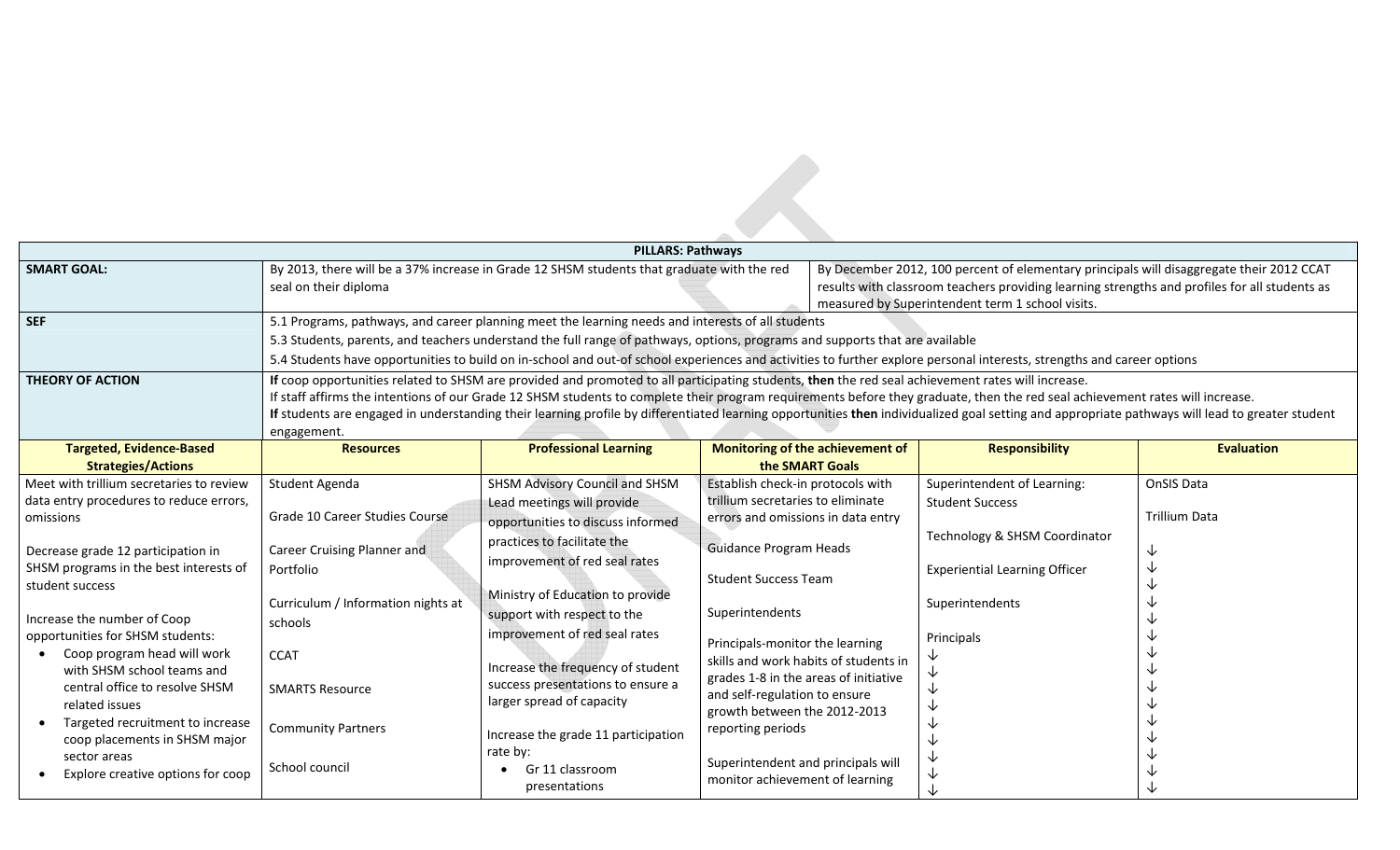| program delivery, i.e. after school       | Parish                       | Promotion through grade 11          | skills and work habits, class and | ↓ |  |
|-------------------------------------------|------------------------------|-------------------------------------|-----------------------------------|---|--|
| and weekend coop                          |                              | teachers                            | learner profiles $\downarrow$     |   |  |
| Schools will provide a number of          | <b>Professional Learning</b> | SHSM presentation at staff          |                                   |   |  |
| coop sections that reflects               |                              | meetings - all schools              | ↓                                 |   |  |
| student requests                          |                              | Computer login screens              |                                   |   |  |
|                                           |                              | Incorporation of SHSM               | ∿                                 |   |  |
| Educate and nurture hope in all learners  |                              | module in Careers studies           |                                   |   |  |
| to realize their full potential to        |                              | courses                             |                                   |   |  |
| transform God's world, through the        |                              |                                     |                                   |   |  |
| following:                                |                              | Utilize SHSM school leads, teams    |                                   |   |  |
|                                           |                              | and guidance to increase awareness  |                                   |   |  |
|                                           |                              | of requirements for SHSM and        |                                   |   |  |
| Self-reflection activities, knowing       |                              | support students                    |                                   |   |  |
| self that make explicit the               |                              |                                     |                                   |   |  |
| connection to the learning skills         | ↓                            | Incorporation of SHSM module in     |                                   |   |  |
| and work habits:                          | ↓                            | Careers studies courses             |                                   |   |  |
|                                           | ↓                            |                                     | √                                 |   |  |
| focus on a personal interest and          | ↓                            | Presentation to all guidance heads  | V                                 |   |  |
| learning style inventories                |                              |                                     |                                   |   |  |
| • Goal setting                            |                              | Bi-monthly meetings with SHSM       | 业                                 |   |  |
|                                           | ↓                            | leads to set and review SHSM        | $\downarrow$                      |   |  |
| Contextual learning experiences and       | ↓                            | related action items                | V                                 |   |  |
| opportunities:                            |                              |                                     | ∿                                 |   |  |
|                                           |                              | School team teachers will follow up |                                   |   |  |
| Career days                               |                              | with SHSM students re progress      |                                   |   |  |
| <b>Career cruising</b>                    |                              | reports                             |                                   |   |  |
| Pathways Activities (Gr. 6-8)             |                              |                                     |                                   |   |  |
| Course selcat5ion information             | ◡                            | Guidance will work to ensure        | V                                 |   |  |
|                                           | ↓                            | proper course selections by SHSM    | ╰                                 |   |  |
| evenings                                  |                              | students                            |                                   |   |  |
| Guidance visits to elementary             | ↓                            |                                     | ↘                                 |   |  |
| school                                    | ◡                            | <b>Staff meetings</b>               | ◡                                 |   |  |
| Career fairs                              |                              |                                     | ∿                                 |   |  |
| Guest speaking including Skills           | ↓                            | SHSM presentation at a staff        |                                   |   |  |
| Canada                                    |                              | meeting in each school explaining   |                                   |   |  |
|                                           |                              | SHSM initiative and appealing for   |                                   |   |  |
| Skills completion ex. E.G., Lego League,  |                              | teacher support                     | ↓                                 |   |  |
| Skills Canada                             |                              | Careers classes - SHSM on line      | ↓                                 |   |  |
|                                           | ↓                            | module is available for Career      | ↓                                 |   |  |
| Effective use of data to ensure precision |                              | Studies teachers to use with their  | ╰                                 |   |  |
| and planning for student and school       |                              | classes.                            | ╰                                 |   |  |
| improvement                               | ↓                            |                                     | V                                 |   |  |
|                                           | ↓                            | Career interest inventory tests     | ↓                                 |   |  |
|                                           |                              |                                     |                                   |   |  |